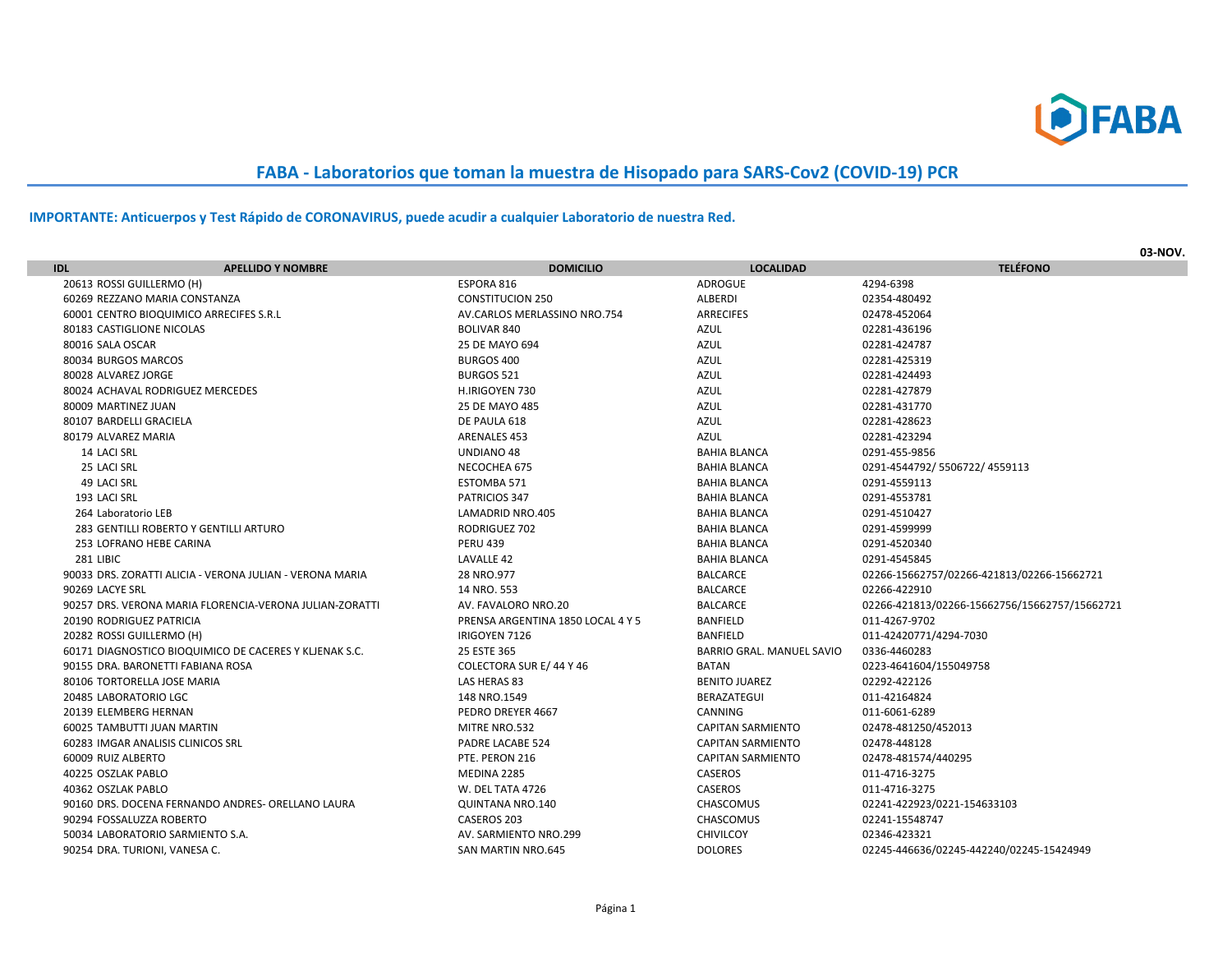DI LORENZO CECILIA LA MERCED Y MEXICO ENSENADA 0221-460-2400 BAñON TORTORA RAMON PASEO DE LA PATRIA 139 EZEIZA 011-4232-3412 ELEMBERG HERNAN TTE. GRAL. PERON 1004 FLORENCIO VARELA 011-42876172/ 011-15-58101806 ALBANESI ESTELA CON. GRAL. BELGRANO 4275 GONNET 0221-484-2346 ARMANDO JUAN CARLOS JUAN D. PERON 344 GRAL. ALVEAR 02344-481069 RODRIGUEZ SONIA B. IRIGOYEN 756 GRAL. ALVEAR 02345-15651679 80084 BOLONTRADE AGUSTIN NEWSLEY AGUSTIN 17 nro. 436 17 nro. 436 GRAL. BELGRANO 02243-454442 - 0221155595720 BARATA MARIO - VALLEJOS CRISTINA SH VIEYTES 401 GRAL. VILLEGAS 03388-421826 50189 NOGUEIRAS GUSTAVO **SOLECTORA ESTE 1177** COLECTORA ESTE 1177 INGENIERO MASCHWITZ (0348) 4444793/ 4445546 NOGUEIRAS GUSTAVO COLECTORA ESTE 2051 INGENIERO MASCHWITZ 0348-440982 LABORATORIO JOSE A. PUGLIESE S.R.L AV. SAN MARTÍN NRO.449 JUNIN 0236-4428796 CAMPANA JUAN JOSE RUTA 188 Y ALBRDI S/N JUNIN 0236-15-4692324 SOSA RUBEN DERQUI 278 JUNIN 0236-154317277 BIOLABORATORIO IAC MILANI RIVADAVIA 150 JUNIN 0236-4424230 / 4424236 CARDINALI ANTONIO BELGRANO 81 JUNIN 0236-4442845 AKEL MARIA CECILIA SAN MARTIN 120 JUNIN 0236-4422689 LABORATORIO PESSACQ - MONACHESI S.R.L. 7 NRO.1557 LA PLATA 0221-421-4479/421-4491 CASTUMA MARIA ViCTORIA 3 NRO.1317 LA PLATA 0221-424-0098/221- 5252135 DIAZ - DISANTI SRL 3 NRO. 779 LA PLATA 0221-482-4510 SALINARDI MARIA SOLEDAD - HOSPITAL PRIVADO SUDAMERICANO 2 E/ 40 Y 41 LA PLATA 0221-445-2121 DR. STRINGA OSVALDO L 4 NRO.1074 LA PLATA 423-6431 int.25 ZECCHIN VILMA - HOSPITAL ITALIANO 51 NRO. 1725 LA PLATA 0221-5129500 interno 6 - 15-6431277 GOLIJOW-SIMINI ASOCIADOS SRL 66 NRO. 427 LA PLATA 0221-422-2122 DUNKEL SA HOSPITAL ESPANOL 9 NRO. 175 LA PLATA 0221-412-9400 int. 1502 BIONET S.R.L DIAG 73 NRO.1374 LA PLATA 0221-482-0441 ARGENIO LUCIA 20 NRO. 590 LA PLATA 0221-4224786 LABORATORIO SICARDI 10 E/ 659 Y 660 LA PLATA 221-5430899 /452 5606 GUZZO PABLO E. GARZON 3111 LAFERRERE 011- 1544148072 MARTINEZ DELIA M. WEILD 1200 LANUS 011-42498651/42250789/42323412 REZNIK GABRIEL O'HIGGINS 1927 LANUS 011-42417482 ANTHONIOZ BLANC MARTA HIPOLITO YRIGOYEN 4835 LANUS 011-4229-6000 int 225/223/289 DRA. LAHORE JOSEFINA AV. PEDRO PEREYRA NRO.829 LAPRIDA 011-5587210/02285-421869 GELENE GRACIELA 25 DE MAYO 518 LAS FLORES 02244-452251 DRS. ORELLANO LAURA A.- DOCENA FERNANDO INDEPENDENCIA E IRIGOYEN.P.VIEDMA LEZAMA 02241-422923 0221-154633103 DIAZ MABEL LUZURIAGA 550 LLAVALLOL 011-21456529 DOMINGUEZ PATRICIA LAPRIDA 1615 LOMAS DE ZAMORA 011-4228-31391 REGGIANI VIVIANA SARMIENTO 332 LOMAS DE ZAMORA 011-4243-5425/011-42450013 DI LERNIA IGNACIO M. CASTRO 460 LOMAS DE ZAMORA 011-4244-6870 RODRIGUEZ PATRICIA VIRGEN DE ITATI 1195 LOMAS DE ZAMORA 011-42765137 SPARAPANI RUBEN-SPARAPANI RODOLFO-SPARAPANI FLORENCIA MORENO 1360 LUJAN 02323-421239 BELLAGAMBA-FERRAROTTI-SCAORZATO SH LAVALLE 550 LUJAN 02323-428893 SPARAPANI FLORENCIA B. MITRE 1077 LUJAN 02323-421239 DRA. ARRECHEA MARIA JOSE PELEGRINI NRO.283 MAIPU 02268-422169/02268-15403056 LABORATORIO MAIPU SRL LAVALLE 909 MAIPU 02268-421259 SAFAR MARIA CLAUDIA FCO. DE LAS CARRERAS 298 MAR DE AJO 02257-422182 - 02257-422943/471163 CURBELO FERNANDO AV. LIBERTADOR 870 MAR DE AJO 02257-424039 LABORATORIO BIOQUIMICO MAR DELPLATA RIVADAVIA 3331 MAR DEL PLATA 0223-4753855/0223-4104820/7 LABORATORIO DR. ZACCAGNI DORREGO 1565 MAR DEL PLATA 0223-4735859 LABORATORIO PUEYRREDON SA AVDA. COLON 3383 MAR DEL PLATA 0223-4931929 CORTINES JAVIER - ELISONDO JUAN JOSE AVDA. COLON 2817 MAR DEL PLATA 0223-4934073/0223-155376351 DAEPA SRL BELGRANO 4315 MAR DEL PLATA 0223-4720241/0223-4991900/ 0223-156849860/15497157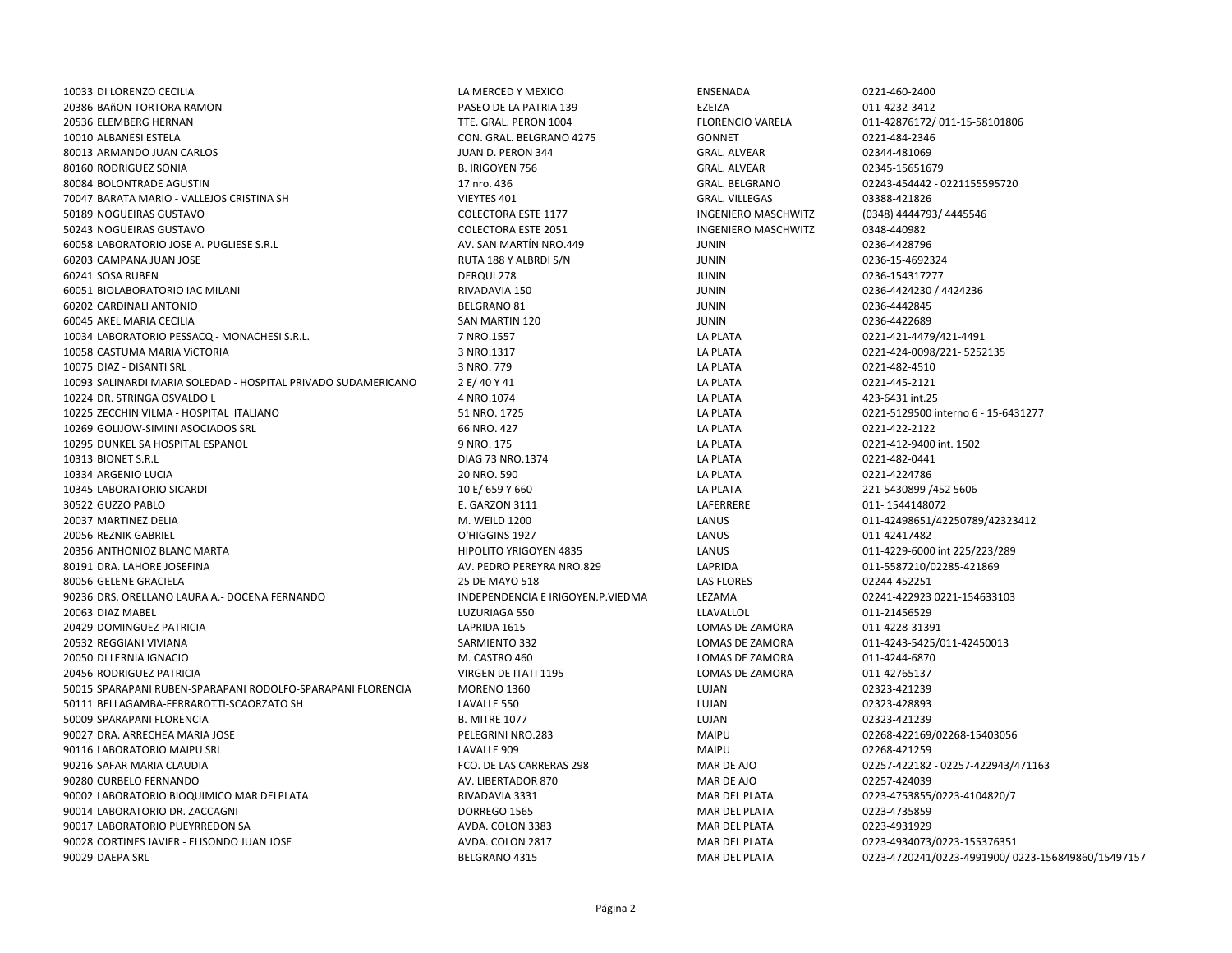SPERANZA VERONICA - DI PAOLA STELLA SH COLON 3651 MAR DEL PLATA 0223-4953309 CEDEAC GUEMES PENA 1423 MAR DEL PLATA 0223-4515296/0223-155472667 BAS LAB. ANAL. CLINICOS SA 25 DE MAYO 3502 MAR DEL PLATA 0223-4740143 / 4102857/8 SAMARUGA DANIEL BELGRANO 3388 MAR DEL PLATA 0223-4944950/155247464 TEJEDOR CEDEAC SA INDEPENDENCIA 1475 MAR DEL PLATA 0223-4990600/ 4945506/0223-156000963 BATTAGLIA MAGALI - CLINICA DEL NINO Y LA MADRE COLON 2749 MAR DEL PLATA 0223-4104251/0223-155047239/0223-155472667 RODRIGUEZ CORTES, MARI NOEIA CATAMARCA 1556 MAR DEL PLATA 0223-4932532 CEDEAC SA ESPANA 1148 MAR DEL PLATA 0223-4108681/2/0223-155047239/0223-155472667 DRS. BARONETTI FABIANA-SANTORI, VALERIA HIPOLITO YRIGOYEN NRO.2363 MAR DEL PLATA 0223-4953546/0223-155049758 TEJEDOR CEDEAC SA TEJEDOR 1037 MAR DEL PLATA 0223-4795569/0223-155047239/0223-156031591 SPERANZA VERONICA - DI PAOLA STELLA SH BOLIVAR 3606 MAR DEL PLATA 0223-4955367 MUCCI JUAN FRANCISCO ESPAñA 1474 MAR DEL PLATA 0223-4764812 GARCIA DIANA 25 DE MAYO 3542 MAR DEL PLATA 0223-4726099 PESCE SOLAGNE F. D LA PLAZA 3653 MAR DEL PLATA 0351-156249215 GIL PAMELA CORDOBA 1942 MAR DEL PLATA 0223-4953007 LABORATODIO DR. DI MAURO AVDA. LURO 7107 MAR DEL PLATA 0223-4773660 MDQ ESSEI SRL FALUCHO 2986 MAR DEL PLATA 0223-4916828 BATTAGLIA MAGALI MATHEU 399 MAR DEL PLATA 0223-5222651 LABORATORIOS ALVEAR S.H ALVEAR 260 PISO 1 DEPTO.D MARTINEZ 011-4792-4868/4793-5621 MATTEUCCI GUILLERMO 29 NRO. 810 MERCEDES 02324-422707 SIELAS ALEJANDRO GARAY 2260 MERLO 0220-4839000 int. 1061 1062 / 011 15 58411278 / 01 GOYA MARIA VICTORIA 28 e/ 15 Y 17 MIRAMAR 02266-422939 SELAB LABORATORIO SRL AVDA. 26 NRO. 755 MIRAMAR 02291-433005 20006 LABORATORIO SCAGLIA SH ARANA 148 ARANA 148 ARANA 148 MONTE GRANDE 20006 LABORATORIO SCAGLIA SH LABORATORIO SCAGLIA SH GRAL. RODRIGUEZ 158 MONTE GRANDE 011-4290-0510 SPINOLA ADRIANA - MASSONE CARLA 107 NRO. 115 ESQ. 22 NAVARRO 02272-420787 POGGI ADRIANA 64 NRO. 2695 NECOCHEA 02262-520055 LACOSTE EDUARDO 61 NRO. 2519 NECOCHEA 02262-435643 RODOLFO CARLOS LOPEZ Y FACUNDO MANUEL LOPEZ SH 63 NRO. 3099 NECOCHEA 02262-526969 FODRIGUEZ VIVIANA ALSINA 2854 OLAVARRIA 02284-412017 DIAZ CARLOS 9 DE JULIO 2781 OLAVARRIA 02284-428612 BARBOSA MARIA MORENO 2388 OLAVARRIA 02284-429336 SHINKOLLI ROSA RIVADAVIA 1608 OLAVARRIA 02284-441718 GOLINELLI GUILLERMO LAMADRID 2368 OLAVARRIA 02284-426466 NATTERO MATIAS A. DEL VALLE 2519 OLAVARRIA 02284-441488 GHIANO GUSTAVO HORNOS 3249 OLAVARRIA 02284-412114 IRIARTE MARIA EMILIA GRAL. PAZ 2498 OLAVARRIA 02284-415100 BRAUNSCHWEIG MIRYAM AVDA. CENTENARIO 1355 OLAVARRIA 02284-492075 80072 ZAFFANELLA BELEN 80072 ZAFFANELLA BELEN 80072 ZAFFANELLA BELEN 80072 ZAFFANELLA BELEN 80072 DENVARRIA (FORTABAT) 60140 DIAGNOSTICO BIOQUIMICO DE CACERES Y KLJENAK S.C. 9 9 DE JULIO 80 PEREZ MILLAN PEREZ MILLAN 03329-49222 FERNANDEZ FABIAN ALBERTO- CASADO ANTONIO- TIANO EL VELEZ SARSFIELD NRO.495 PERGAMINO 02477-437004 RAMOS CARLOS ALBERTO CALLE 6 Y 11 PILA 02242-498278 LAB - NET S.R.L BELGRANO NRO.454 PILAR 0230 4232206 / 0230 4232162 LABORATORIO CHUBUT SRL RUTA PANAMERICANA KM 50 R.P. PILAR 0230-4644122 DIEZ MARINA CELESTE PEJERREY 1305 PINAMAR 02254-494620/02254-462478 DRA. EJARQUE ROXANA MARCELA SHAW NRO.224 PINAMAR 02254-496378/404242 - 0226715521185 DRA. ZULIAN SANDRA URQUIZA NRO.681 PUNTA ALTA 02932-424812 VAZZANA ALICIA 519 NRO. 2497 QUEQUEN 02262-451530 TFM-BIOQS.S.R.L CAMINO GRL..BELGRANO NRO.952 QUILMES 011-4200-5973/4641-0977 INGARAMO LEONARDO MADRES DE PLAZA DE MAYO 3466 QUILMES 011-4250-2830 MIOR SILVANA COLON 3263 RAFAEL CALZADA 011-4219-4000/2000/1000